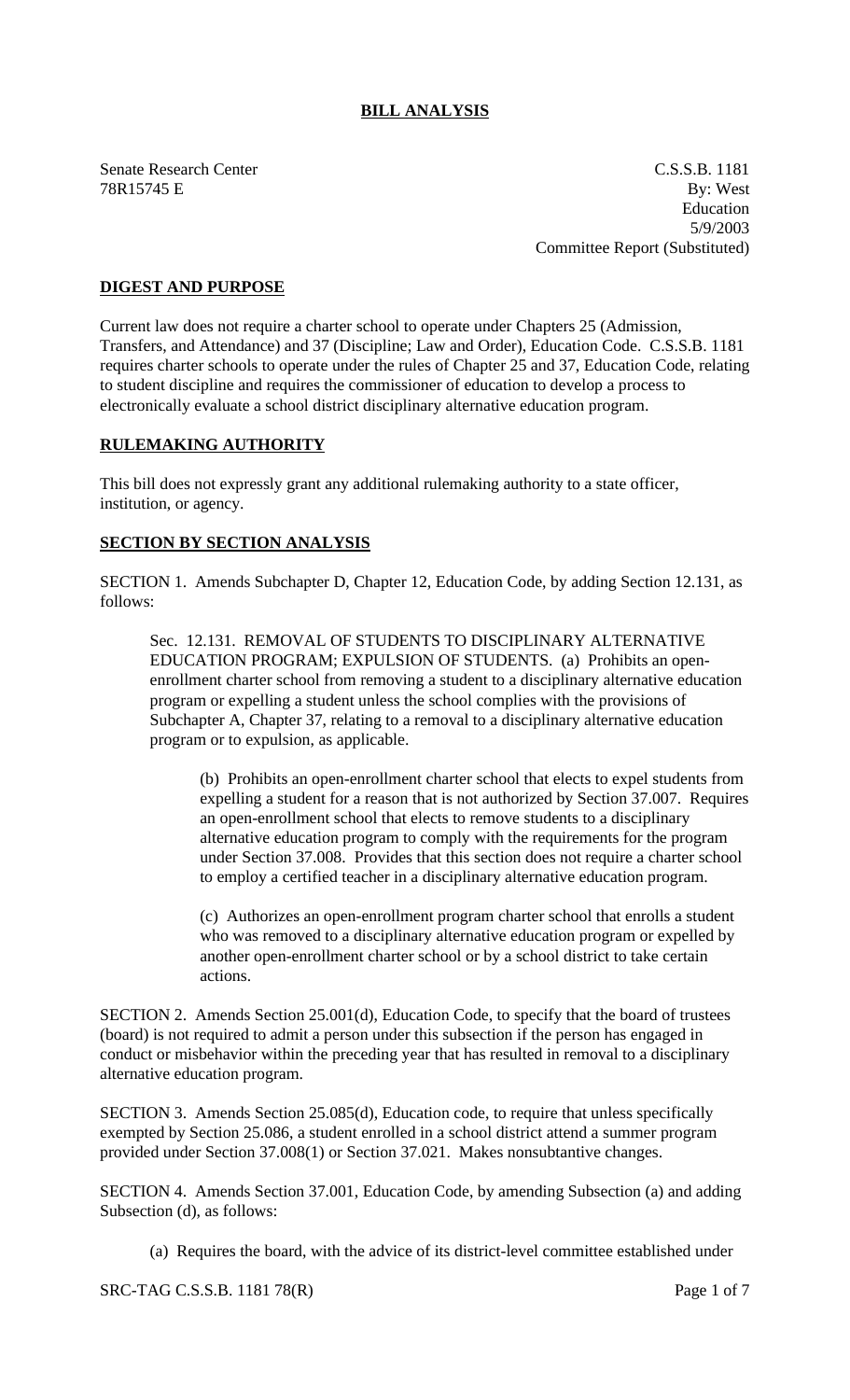Subchapter F, Chapter 11, rather than under Section 11.251, to adopt a student code of conduct for the district. Requires the student code, in addition to establishing standards for student conduct, to take certain actions into considerations and specify whether consideration is given to a defense that may be used as a defense to prosecution, including self-defense, as a factor in a decision to order suspension, removal to a disciplinary alternative education program, or expulsion; provide guidelines for setting the length of term of a removal under Section 37.006 an expulsion under Section 37.007; and address the notification of a student's parent or guardian of a violation of the student code of conduct committed by the student.

(d) Requires a school district, each school year, to provide parents notice of and information regarding the student code of conduct.

SECTION 5. Amends Sections 37.002(c) and (d), Education Code, to make conforming changes.

SECTION 6. Amends Section 37.006, Education Code, by amending Subsections (a), (b), (c), (d), (f), (h), and (l), and adding Subsections (m) and (n), as follows:

(a) Deletes text providing that Section  $37.007(a)(3)$  or (b) is an exception to requiring a student to be removed from class and placed in a disciplinary alternative education program as provided by Section 37.008 if the student engages in certain conduct, including engaging in conduct that contains the elements of an offense relating to an abusable volatile chemical, rather than glue or aerosol paint, under Sections 485.031 through 485.034, rather than 485.035, Health and Safety Code. Deletes text referencing volatile chemicals under Chapter 484, Health and Safety Code.

(b)-(l) Makes conforming changes.

- (c) Makes conforming changes.
- (d) Makes conforming changes.

(m) Provides that removal to a disciplinary alternative education program under Subsection (a) is not required if the student is expelled under Section 37.007 for the same conduct for which removal would be required.

(n) Authorizes, but does not require, a principal or other appropriate administrator to remove a student to a disciplinary alternative education program for off-campus conduct for which removal is required under this section if the principal or other appropriate administrator does not have knowledge of the conduct before the first anniversary of the date the conduct occurred.

SECTION 7. Amends Section 37.007(e), Education Code, to require a local educational agency, including a school district, home-rule school district, or open-enrollment charter school, in accordance with 20 U.S.C. Section 7151, rather than with federal law, to expel a student who brings a firearm, as defined by 18 U.S.C. Section 921, to school. Makes conforming and nonsubstantive changes.

SECTION 8. Amends Section 37.008, Education Code, as follows:

Sec. 37.008. New heading: DISCIPLINARY ALTERNATIVE PROGRAMS. (a) Requires each school district to provide a disciplinary alternative program that meets certain requirements. Makes conforming changes.

- (b) Makes a conforming change.
- (c)-(i) Make conforming changes.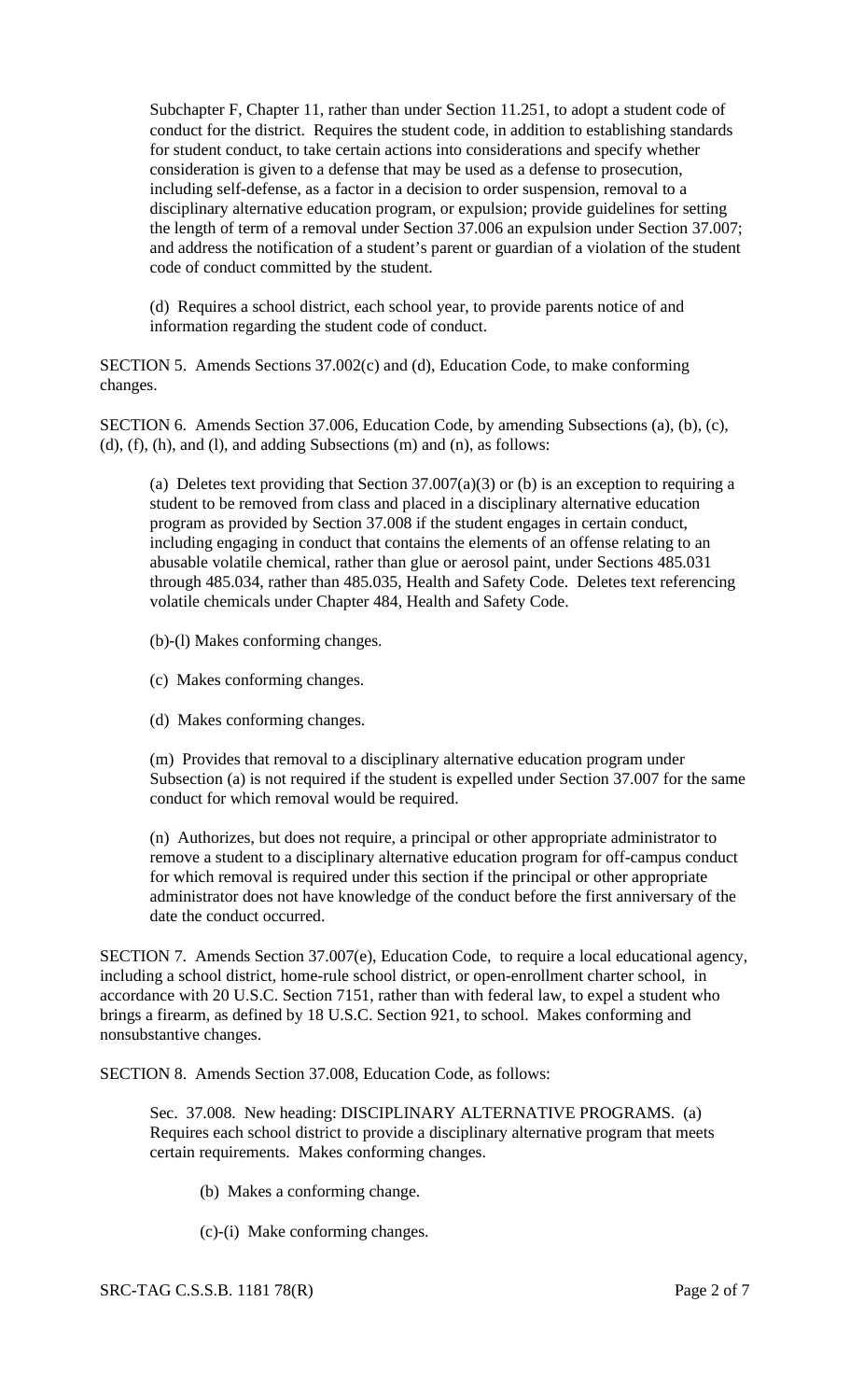(j) Authorizes a district under certain circumstances to take any action permitted by this subsection.

(j-1) Requires the district, if a student was placed in a disciplinary alternative education program by a school district in another state for a period that exceeds one year and a school district in this state in which the student enrolls continues the placement under Subsection (j), to reduce the period of the placement so that the aggregate period does not exceed one year unless, after a review, the district makes certain determinations.

(k) Makes a conforming change.

(l) Establishes that a school district is required to provide in the district's disciplinary alternative education program a course necessary to fulfill a student's high school graduation requirements only as provided by this subsection. Requires a school district to offer a student removed to a disciplinary alternative education program an opportunity to complete coursework sufficient to allow advancement in grade before the beginning of the next school year. Authorizes the school district to provide the student with an opportunity to complete coursework through any method available, including a correspondence course, distance learning or summer school. Prohibits the district from charging the student for a course provided under this subsection, rather than under Subsection (a).

(m) Makes a conforming change.

(m-1) Requires the commissioner of education (commissioner) to develop a process for evaluating a school district disciplinary alternative education program electronically. Requires the commissioner to develop a system and standard for review of the evaluation or use system already available at the Texas Education Agency (TEA). Requires the system to be designed to identify districts that are at high risk of having inaccurate disciplinary alternative program data or of failing to comply with disciplinary alternative education program requirements and that, as a result, require on-site monitoring of disciplinary alternative education program records or of the disciplinary alternative program. Prohibits the district, if the electronic evaluation of a district's disciplinary alternative education program indicates that a district is not at high risk of having inaccurate disciplinary alternative education records or of failing to comply with the disciplinary alternative education programs requirements, from being subject to on-site monitoring under this subsection. Provides that, if the risk-based system indicates that a district is at high risk of having inaccurate disciplinary alternative program records or of failing to comply with disciplinary alternative education program requirements, the district is entitled to an opportunity to respond to the commissioner determination before on-site monitoring be conducted. Requires the district to respond by the 30th day after the date the commissioner notifies the district of the commissioner's determination. Requires the commissioner, if the district's response does not change the commissioner's determination that the district is at high risk of having inaccurate disciplinary alternative education program records or failing to comply with disciplinary alternative education program requirements or if the district does not respond in a timely manner, to order TEA staff to conduct on-site monitoring of the district's disciplinary alternative program records or of the district's disciplinary alternative program, as appropriate. Requires the commissioner to notify the board of trustees of a district of any objection the commissioner has to the district's disciplinary alternative education program data or of a violation of a law or rule revealed by the data, including any violation of disciplinary alternative education requirements, or of any recommendations by the commissioner concerning the data. Requires the commissioner, if data reflect that a penal law has been violated, to notify the county attorney, district attorney, or criminal district attorney, as appropriate, and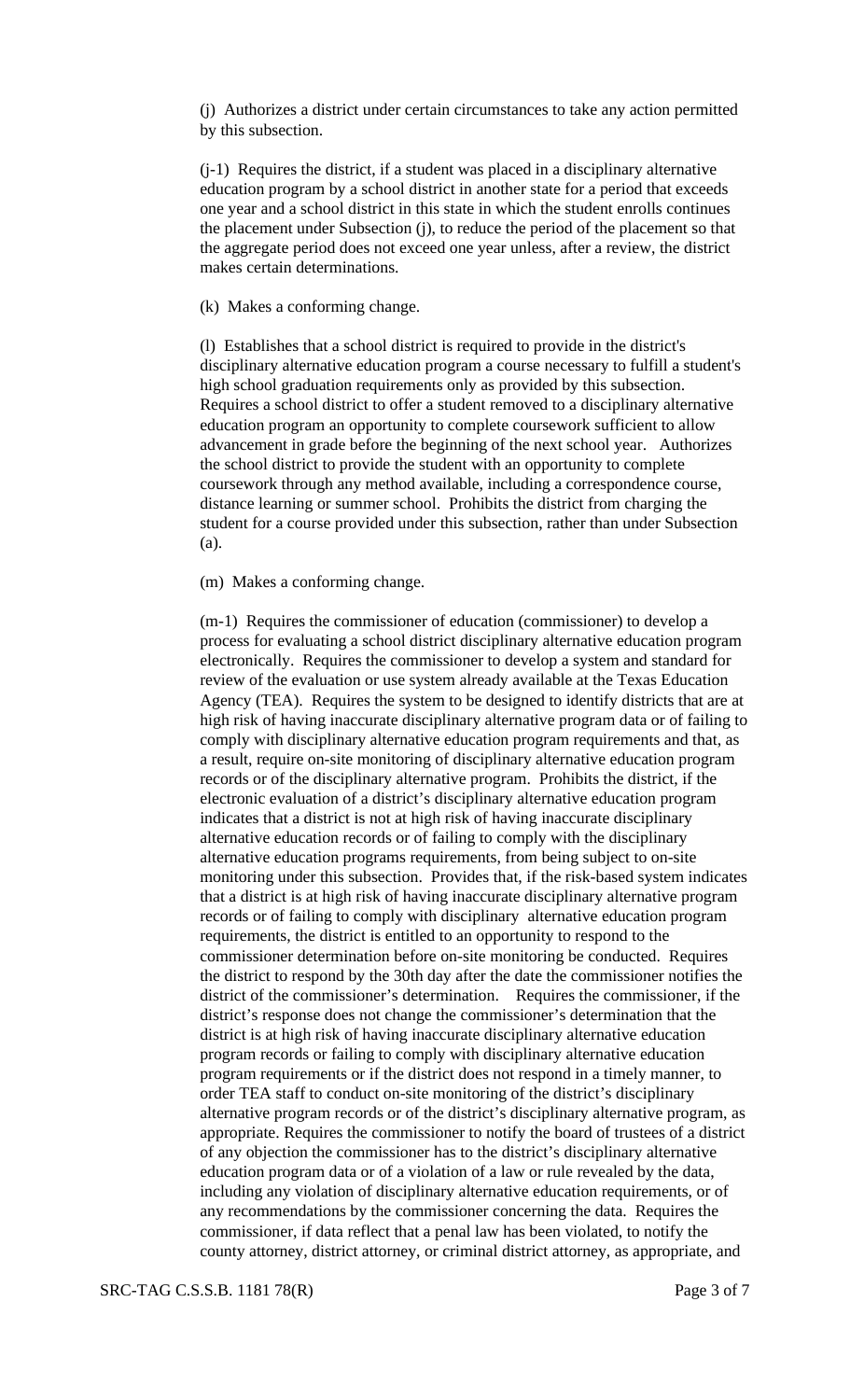the attorney general. Provides that the commissioner is entitled to access to all necessary or appropriate district records for the review, analysis, or approval of disciplinary alternative education program data.

(n) Prohibits a school district, under a policy, contract, or other agreement with or for the benefit of a third party, from agreeing to remove a minimum number of students to a disciplinary alternative education program during the course of a school year; or to place students in a disciplinary alternative program for a minimum number of days.

SECTION 9. Amends Section 37.009, Education Code, by amending Subsections (a)-(e),(g), and (h) and adding Subsections (i) and (j), as follows:

(a) Requires the order to give notice of inconsistency, if the period of the placement is inconsistent with the student code of conduct under Section 37.001(a)(5). Prohibits the period of the placement from exceeding one year, unless, after a review, the district makes certain determinations. Makes conforming changes.

(b) Provides that if a student's placement in a disciplinary alternative education program is to extend beyond 60 days or the end of the next grading period, whichever is earlier, a student's parent or guardian is entitled to notice of and an opportunity to participate in a proceeding before the board of trustees of the school district or the board's designee, as provided by policy of the board of trustees of the district.

(c) Makes a conforming change.

(d) Requires the order to give notice of the inconsistency, if the period of the placement is inconsistent with the guidelines included in the student code of conduct under Section 37.001(a)(5). Prohibits the period from exceeding one year, unless, after a review, the district makes certain determinations.

(e) Decreases from 120 days to 60 days the interval at which a student placed in a disciplinary alternative education program must be provided a review of the student's status. Makes conforming and nonsubstantive changes.

(g) Makes conforming changes.

(h) Requires the order to give notice of the inconsistency, if the period of an expulsion is inconsistent with the guidelines included in the student code of conduct under Section  $37.001(a)(5)$ . Prohibits the period of an expulsion from exceeding one year unless, after a review, the district makes certain determinations.

(i) Authorizes the principal or the board, if a student withdraws from the district before an order for placement in a disciplinary alternative education program or expulsion is entered under this section, as appropriate, to complete the proceedings and enter an order. Authorizes the district, if the student subsequently enrolls in the district during the same or subsequent school year to enforce the order at that time except for any period of the placement or expulsion that has been served by the student on enrollment in another district that honored the order. Authorizes the next district in which the student enrolls to complete the proceedings and enter an order, if the principal or board fails to enter an order after the student withdraws.

(j) Authorizes, if, during the term of a placement or expulsion ordered under this section, a student engages in additional conduct for which placement in a disciplinary alternative education program or expulsion is required or permitted, additional proceedings to be conducted under this section regarding that conduct and authorizes the principal or board, as appropriate, to enter an additional order as a result of those proceedings.

SECTION 10. Amends Section 37.010, Education Code, by amending Subsections (a) and (c)-

SRC-TAG C.S.S.B. 1181 78(R) Page 4 of 7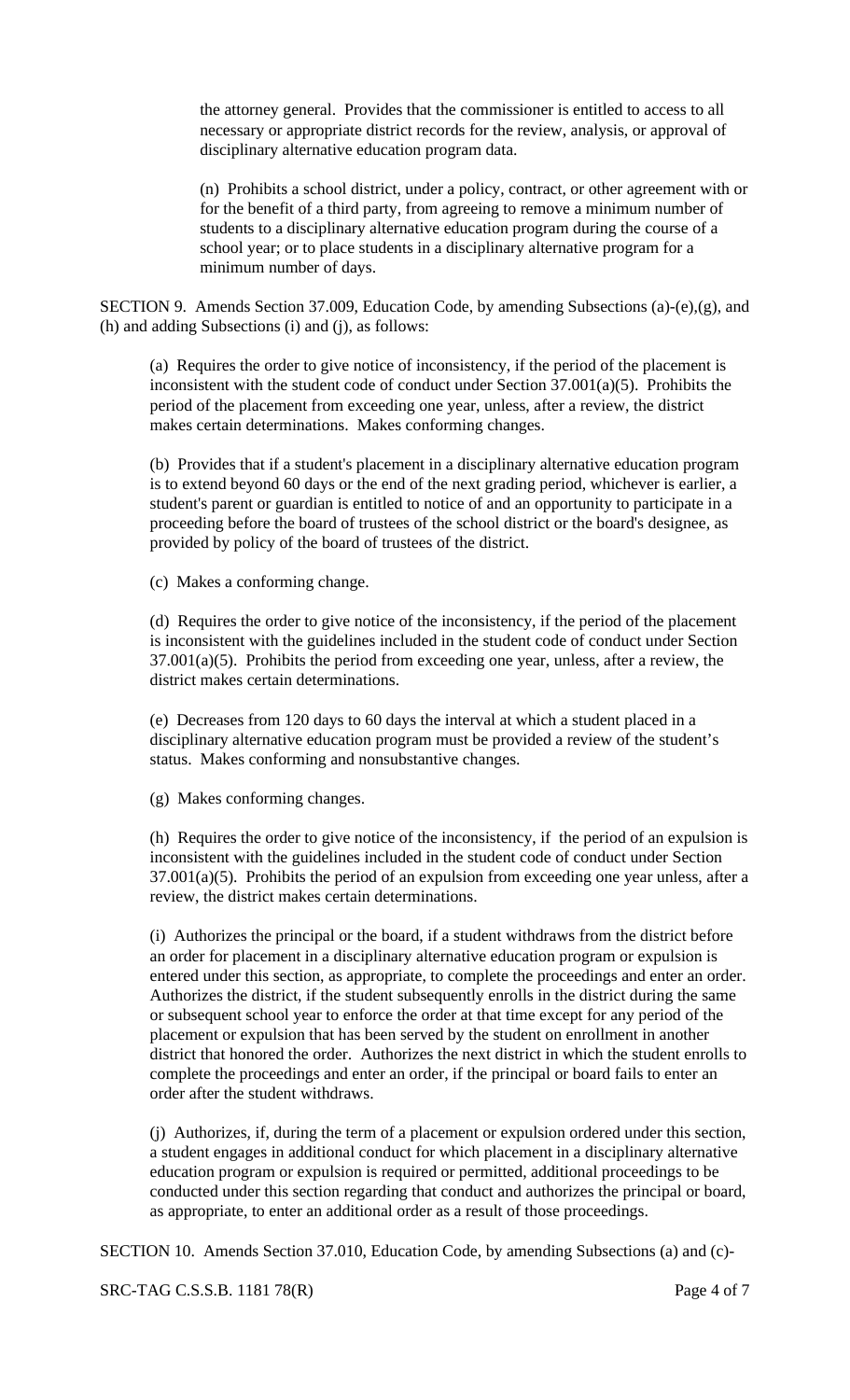(g) and adding Subsection (g-1), follows:

(a) -(f) Make conforming changes.

(g) Authorizes a district under certain condititions to take any action permitted by this subsection. Makes conforming changes.

(g-1) Requires the district, if a student was expelled by a school district in another state for a period that exceeds one year and a school district in this state continues the expulsion or places the student in a disciplinary alternative education program under Subsection (g), to reduce the period of expulsion or placement so that the aggregate period does not exceed one year period, unless, after a review, the district makes certain determinations.

SECTION 11. Amends Sections 37.011(a), (b), (h), (k), and (l), and adding Subsection (k-1), Education Code,

(a) Provides that for the purpose of this subchapter, only a disciplinary education program operated under the authority of a juvenile board of a county is considered a juvenile justice alternative education program.

(b) Requires the juvenile court, if a student is expelled from school for conduct for which expulsion is required under Section 37.007(a), (d), or (e), to take certain actions.

(h) Makes a conforming change.

(k) Makes a conforming change.

(k-1) Provides that, unless otherwise agreed to in writing, an open-enrollment charter school that elects to expel students under Section 12.131 is subject to a memorandum of understanding entered into under Subsection (k) between the school district in which the open-enrolled charter school campus is located and the county juvenile board.

(l) Requires the school district or open-enrolled charter school, as applicable, to be responsible for providing an immediate educational program to students who engage in behavior resulting in expulsion under Section 37.007(b),(c), and (f) but who are not eligible for admission into the juvenile justice alternative education program in accordance with the memorandum of understanding required under this section.

SECTION 12. Amends Section 37.012, Education Code, by amending Subsection (a) and adding Subsection (d), as follows:

(a) Requires the school district in which a student is enrolled on the date the student is expelled for conduct for which expulsion is permitted but not required under Section 37.007, rather than on the basis of Section 37.007(a), (d), or (e), if the student is served by the juvenile justice alternative education program, to provide funding to the juvenile board for the portion of the school year for which the juvenile justice alternative education program provides educational services in an amount determined by the memorandum of understanding under Section 37.011(k)(2), subject to Section 37.011(n).

(d) Provides that a school district school is not required to provide funding to a juvenile board for a student who is assigned by a court to a juvenile justice alternative education program but who has not been expelled.

SECTION 13. Amends Section 37.013, Education Code, to make conforming changes.

SECTION 14. Amends Sections 37.019(a) and (c), Education Code, as follows:

(a) Makes conforming changes.

SRC-TAG C.S.S.B. 1181 78(R) Page 5 of 7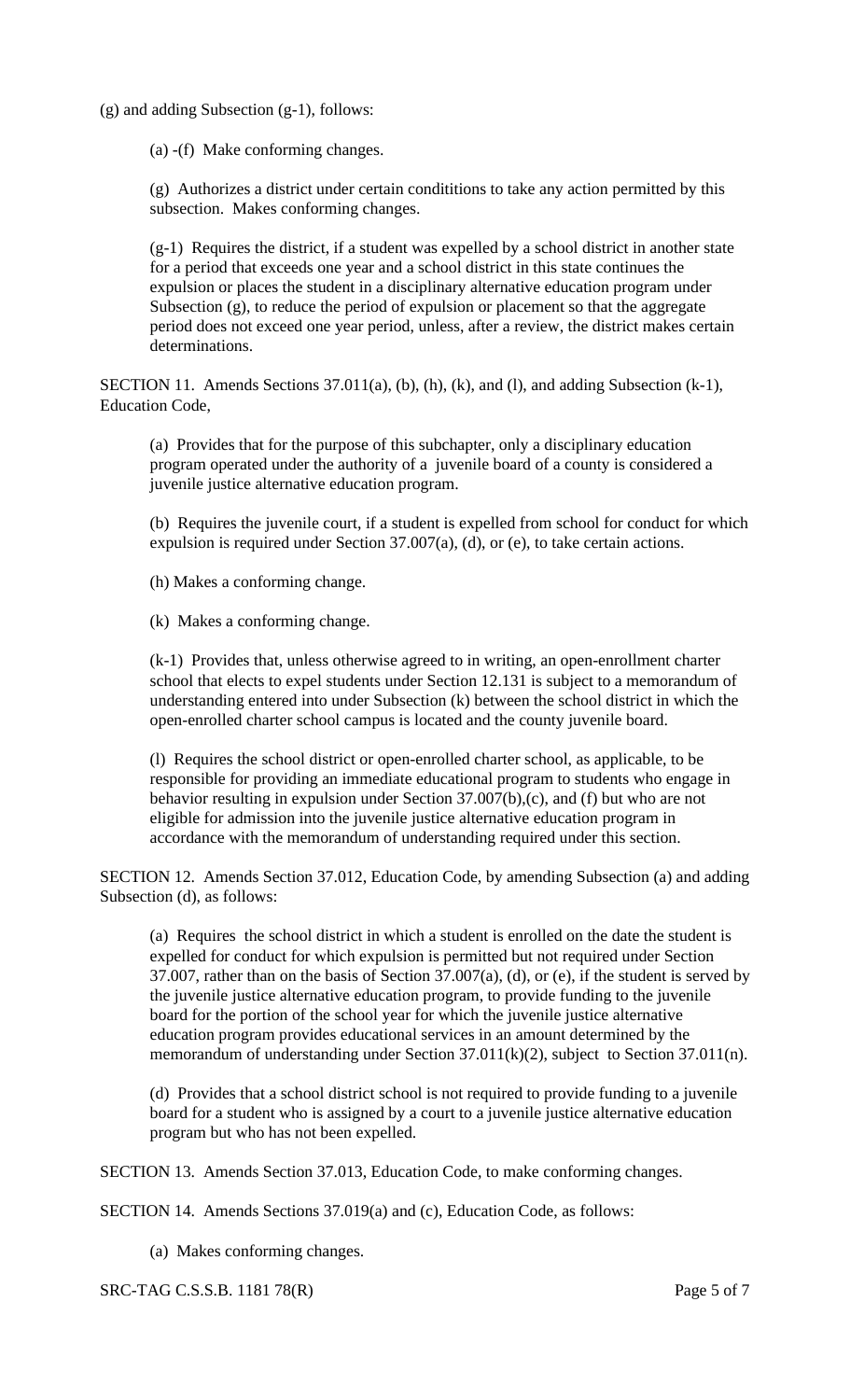(c) Requires the reason for emergency placement or expulsion to be a reason for which placement in a disciplinary alternative education program or expulsion may be made on a non-emergency basis. Requires the student to be accorded the appropriate due process as required under Section 37.009, within a reasonable time after the emergency placement or expulsion, but not later than the 10th day after the date of the placement or expulsion. Provides that if the student subject to the emergency placement or expulsion is a student with disabilities who receives special education services, the emergency placement or expulsion is subject to federal law and regulations and must be consistent with the consequences that would apply under this subchapter to a student without a disability, rather than the requirements of 20 U.S.C. Section 1415(j) and (k).

SECTION 15. Amends Section 37.020, Education Code, as follows:

Sec. 37.020. New heading: REPORTS RELATING TO EXPULSIONS AND DISCIPLINARY ALTERNATIVE EDUCATION PROGRAM PLACEMENTS. (a) Requires each school district, in the manner required by the commissioner, to annually report to the commissioner certain information required by this section. Makes conforming changes.

(b) Requires the district to report certain information for each placement in a disciplinary alternative education program established under Section 37.008. Makes conforming changes.

(c) Requires the district, for each expulsion under Section 37.007, to report certain information. Makes conforming changes.

SECTION 16. Amends Subchapter A, Chapter 37, [ Education Code is assumed but not stated], by adding Section 37.021, as follows:

Sec. 37.021. OPPORTUNITY TO COMPLETE COURSES DURING IN-SCHOOL AND CERTAIN OTHER PLACEMENTS. (a) Requires the district, if a school district removes a student from the regular classroom and places the student in in-school suspension or another setting other than a disciplinary alternative program, to offer the student the opportunity to complete before the beginning of the next school year each course in which the student was enrolled at the time of removal.

(b) Authorizes the district to provide the opportunity to complete courses by any method available, including a correspondence course, distance learning, or summer school.

SECTION 17. Amends Section 37.121(b), Education Code, to make conforming changes.

SECTION 18. Amends Section 39.053(e), Education Code, to makes conforming change.

SECTION 19. Amends Article 15.27(b), Code of Criminal Procedure, to require on conviction, deferred prosecution, or deferred adjudication or an adjudication of delinquent conduct of an individual enrolled as a student in a public primary or secondary school, for an offense or for any conduct listed in Subsection (h) of this article, the office of the prosecuting attorney acting in the case to orally notify the superintendent or a person designated by the superintendent in the school district in which the student is enrolled of the conviction or adjudication. Provides that an oral notification must be given within 24 hours of the time of the order, rather than determination of guilt, or on the next school day. Makes conforming changes.

SECTION 20. Amends Article 15.27(e)(2), Code of Criminal Procedure, to make a conforming change.

SECTION 21. Amends Article 15.27(g), Code of Criminal Procedure, to make a conforming change.

SRC-TAG C.S.S.B. 1181 78(R) Page 6 of 7